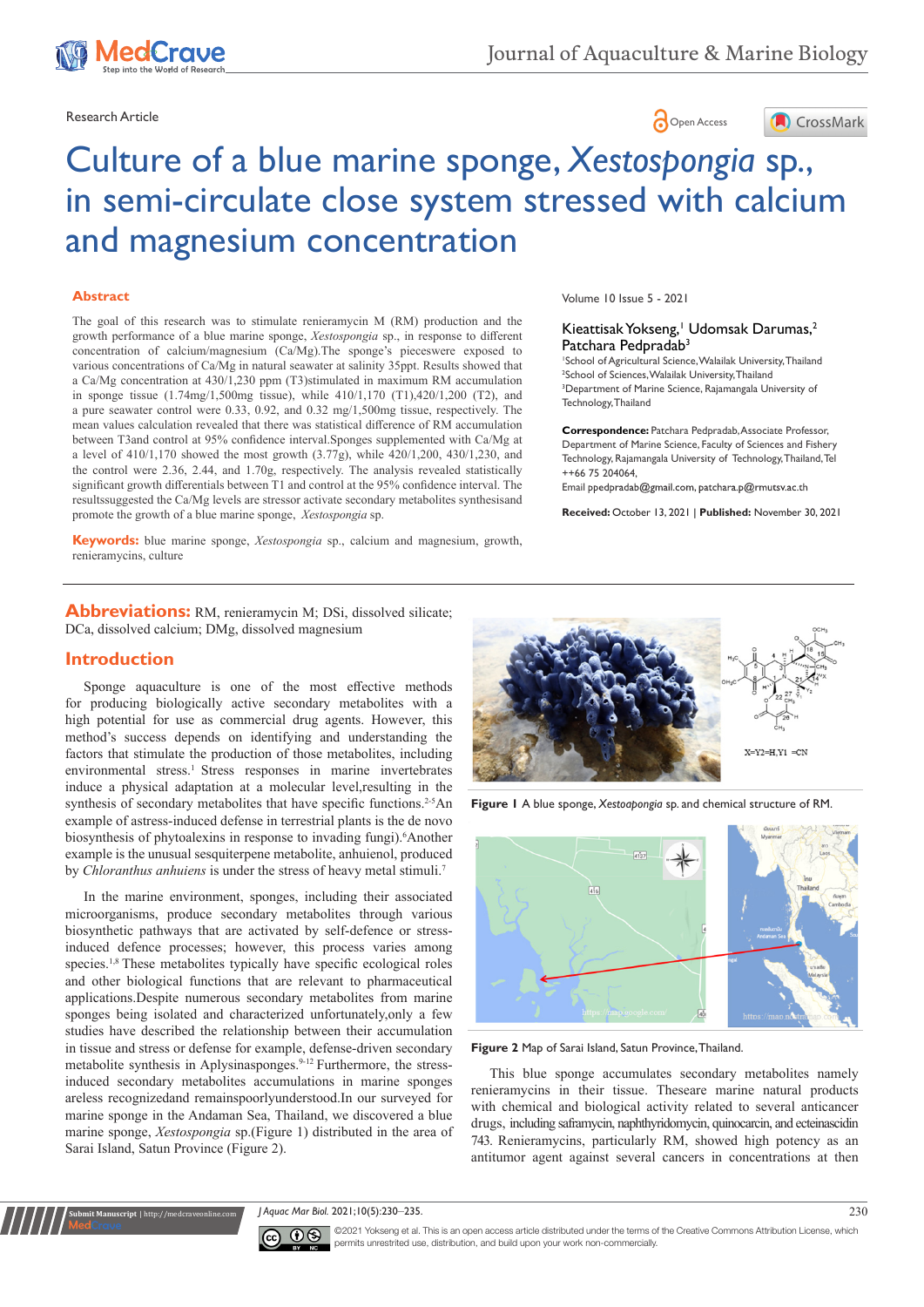anomolar level.13-16Generally, compounds in this group are unstable due to the presence ofan amino alcohol functional group in the molecule. However,it can be stabilized by converting the amino alcohol to an α-amino nitrile by pretreatment with a potassium cyanide (KCN)solution before extraction.17-19Our ultimate goal is the mass production ofRM via culturing a blue sponge in semi-circulate close systemto supply pharmaceutical industriesand laboratories. Therefore, we attemptedto examinethe ecological bases as the primary preparation.We sought to clarify our understandingofthe ionic stress on a blue sponge growth and on RM synthesis.We considered that the stimulation of RM synthesis and growth of blue sponge can be performed by stress induction by changing ionic concentration in seawater particularly calcium and magnesium. These ions present in a regular proportion in seawater. Calcium and magnesium ratios affect the growth and survival of many calcareous marine invertebrates such as corals and foraminifera.20,21For sponges, however, only limited data have been revealed.The functions of calcium ion in marine spongesare regulatingcontraction of the oscular chamber,osmoregulation processand it isan internal mediator of cell aggregation process .22,23While there is less evidence of magnesium's impact on biological functions, it is an essential ion in osmoregulation and nucleic acid synthesis metabolism.<sup>24,25</sup>In this paper, wereport the culturing a blue sponge in semi-circulate close system that stress them by using various Ca/Mgconcentrations to observegrowth performance and the accumulation ofRM in tissue.

# **Materials and methods**

## **Sponge preparation**

A blue marine sponge, *Xestospongia* sp., was collected by scuba divers at a depth of 5 m from Sarai Island, Satun Province, Thailand (6°42'51.67" N; 99°50'35.65" E)(Figure 2). Sponge specimens were kept in custom-made boxes during transfer to a marine aquarium and then rehabilitated in a pond  $(150m<sup>3</sup>)$  for 10 days. After an acclimation period, the sponges were considered to be healthy by observing their shape and the presence of a brilliant blue color. Before use, the presence of RM in tissue was analyzed by liquid chromatographymass spectrometry (LCMS).

## **Experimental design**

A randomized complete block design (RCBD) was used for the experimental design. Three Ca/Mg concentrations, including 410/1,170 (T1), 420/1,200 (T2), and 430/1,230ppm (T3), were prepared as treatments according to the guidelines on elemental requirements of marine organisms.26-28Pure seawater was used as control. Each treatment and control consisted of three replicates.

## **Culture method**

We employeda vertical long-line in a semi-circulate closed system (Figure 3) for the sponge culture. Small pieces of sponge (12g) were cut outof the mother plants and attached to a plastic net with copper wire that was future combined as a rope (one rope containedthree pieces of sponges). The sponge specimens were then placed in  $a40\times60\times60$ cm glass box containing 120,000cm3 of seawater,3replications for a treatmentand control (12 containers totally).Threeropes were cultured in each tank Magnesium chloride (MgCl2) and calcium chloride (CaCl2) powders were used as sources of calcium and magnesium. Both were measured at the desired concentration before mixing and dissolving in seawater. The waterin the culture tanks was changed to 30% of total volume once per week removed detritus and residual food particles and replace water lost through evaporation. The laboratory temperature was maintained at  $27 \pm 1$ °C during the experiment period.



**Figure 3** Diagram of semi-circulate close system.Mixing tank ratios 1, 2 and 3 are the Ca/Mg ratios at 410/1,170; 420/1,200 and 430/1,230, were mixed with sea water in each tank, respectively. The letters C, T and R represent control, treatment and replication, respectively.

#### **Growth measurements**

The growth of sponges was measured once a week. Samples were weighed and compared with the standard wet-dry weight curve. The wet-dry curve was determined by cutting the sponges into segments of different weights: 2, 4, 6, 8, 10, 12, 14, 16, 18, and 20g. The sponges were then weighed and dried at 80°C for 24hs before weighing. The relationship between the wet and dry weights was then recorded and a linear regression was calculated.

## **Analysis of RM concentrations**

Analysis of the RMwas conducted following the method described by Suwanborirux et al.,<sup>17</sup>A specimen was cut into fine pieces and accurately weighed to the nearest 150mg. The sample was then macerated with10 mM potassium cyanide in a phosphate buffer solution (6.00ml, pH 7.0) for 5h before extraction with 24ml of methanol. After centrifugation at 5,000rpm for 5min, the supernatant (3.00ml) was partitioned with ethyl acetate (9.00ml). The ethyl acetate layer (3.00ml) was evaporated ina vacuum until dry, andthe dried residue was dissolved in methanol (1.00ml) containing 300mg acenaphthene as an internal standard. The sample solutions were filtered through 0.45nm nylon syringe tip filters before being undergoingHigh-Performance Liquid Chromatography (HPLC; Dionex UltiMate 3000, Thermo Scientific, Waltham, MA, USA). The separation column was achieved using an Acclaim120, C18 reversed-phase column (5µm, 4.6x150mm, Thermo Scientific, Waltham, MA, USA)eluted witha mixture ofmethanol and water (7:3,v/v) at a flow rate of 0.70ml/min.A photodiode array detector was set at a wavelength of 270nm.The RMat a concentration of 1mg/ ml was used as a standard.The presence of RMwas confirmed in all samplesby subjecting them to LCMS. LCmeasurementswere carried out using a1290Infinity (Agilent Technologies, Santa Clara, CA, USA).AZORBAX SB-C18 was used as a separation column (Rapid ResolutionHD, 2.1x150mm, 1.8µm; Agilent Technologies, Santa Clara, CA, USA) with aninjection volumeof 10µl. The LC system was connected to the Agilent Technologies 6490 Triple Quadelectrospray ionization mass spectrometer (ESIMS; Agilent Technologies, Santa Clara, CA, USA). Both negative and positive modes were detected.

**Citation:** Yokseng K, Darumas U, Pedpradab P. Culture of a blue marine sponge, *Xestospongia* sp., in semi-circulate close system stressed with calcium and magnesium concentration. *J Aquac Mar Biol.* 2021;10(5):230‒235. DOI: [10.15406/jamb.2021.10.00326](https://doi.org/10.15406/jamb.2021.10.00326)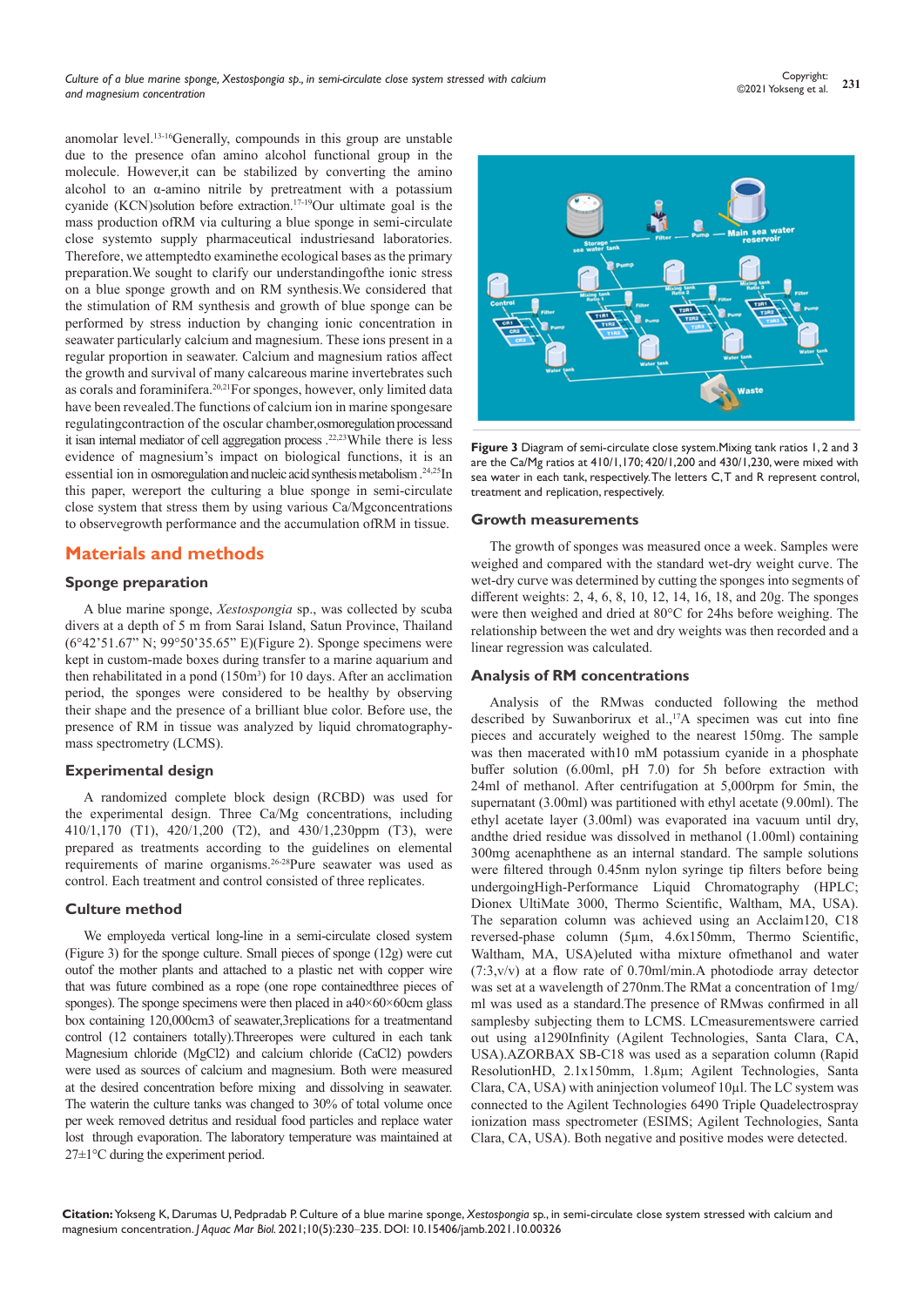## **Water quality measurement**

Physico-chemical parameters, including salinity, temperature, dissolved oxygen, and pH, were determined using an autoanalyzer (Global Water Instrumentation, Phoenix, AZ, USA). Dissolved silica, calcium, magnesium, ammonia, nitrite, nitrate, and phosphate in culture water were analyzed weeklyfollowing the method described by American Public Health Association.<sup>29</sup>

#### **Statistical analysis**

The statistical analysis was conducted usingSPSS 20.0 software (IBM Corp., Armonk, NY, USA). Analysis of variance (ANOVA) and Tukey'stest was used to compare the mean values.

## **Results**

The existence of RM in the sponge mother plant:The target sponge colony was examined for the presence of RM using HPLC and LCMS. The LCMS of a standard RM showed [M+H]+ at *m/z*576.2399 compatible with molecular  $C_{31}H_{33}N_3O_8$ . The HPLC chromatogram showed a peak at retention time (Rt) of 3.097min (Figure 4).



**Figure 4**.HPLC chromatograms (A and B) and mass spectra data (C and D) of standard RM and sponge's mother plant. A and C were a standard RM; B and D were the extracts of sponge's mother plant.

#### **RM synthesis and accumulation in sponge tissue**

The results showed that sponges stressed with Ca/Mg at 430/1,230 ppm (T3) gave maximum RM accumulation at 1.74 mg/1,500 mg tissue, while 410/1,170 (T1), 420/1,200 (T2), and control were at 0.33, 0.92, and 0.32 mg tissue, respectively. The mean values calculation revealed that there were statistical difference of RM accumulation between T3 and control at 95% confidence interval, but do not show the different among treatments (T1,T2, and T3) (Figure 5).



**Figure 5** RM concentrations in a sponge's tissue.Mean values (±*SE*) represent by bars. The difference letters mean statistically significant at 95% confident interval (*p*<0.05).

#### **Growth**

The relationship between the wet and dried weights was measured and plotted, as shown in Figure 6. The sponges stressed with Ca/ Mg concentrations at a level of 410/1,170 showed the maximum growth (3.77g), while 430/1,230, 420/1,200, and control were 2.44, 2.36, and 1.70g, respectively. Statistical analysis revealed the growth was significantly different between groups that stress with Ca/Mg 410/1,170 and control at a 95% confidence interval (Figure 7), but it does not show the difference among treatment groups.





**Figure 6** The wet and dried weights relationship of a blue sponge, *Xestospongia*  sp.

**Figure 7** Growth of cultured sponges.Mean values (±*SE*)represent by bars. The difference letters mean statistically significant at 95% confident interval (*p*<0.05).

**Citation:** Yokseng K, Darumas U, Pedpradab P. Culture of a blue marine sponge, *Xestospongia* sp., in semi-circulate close system stressed with calcium and magnesium concentration. *J Aquac Mar Biol.* 2021;10(5):230‒235. DOI: [10.15406/jamb.2021.10.00326](https://doi.org/10.15406/jamb.2021.10.00326)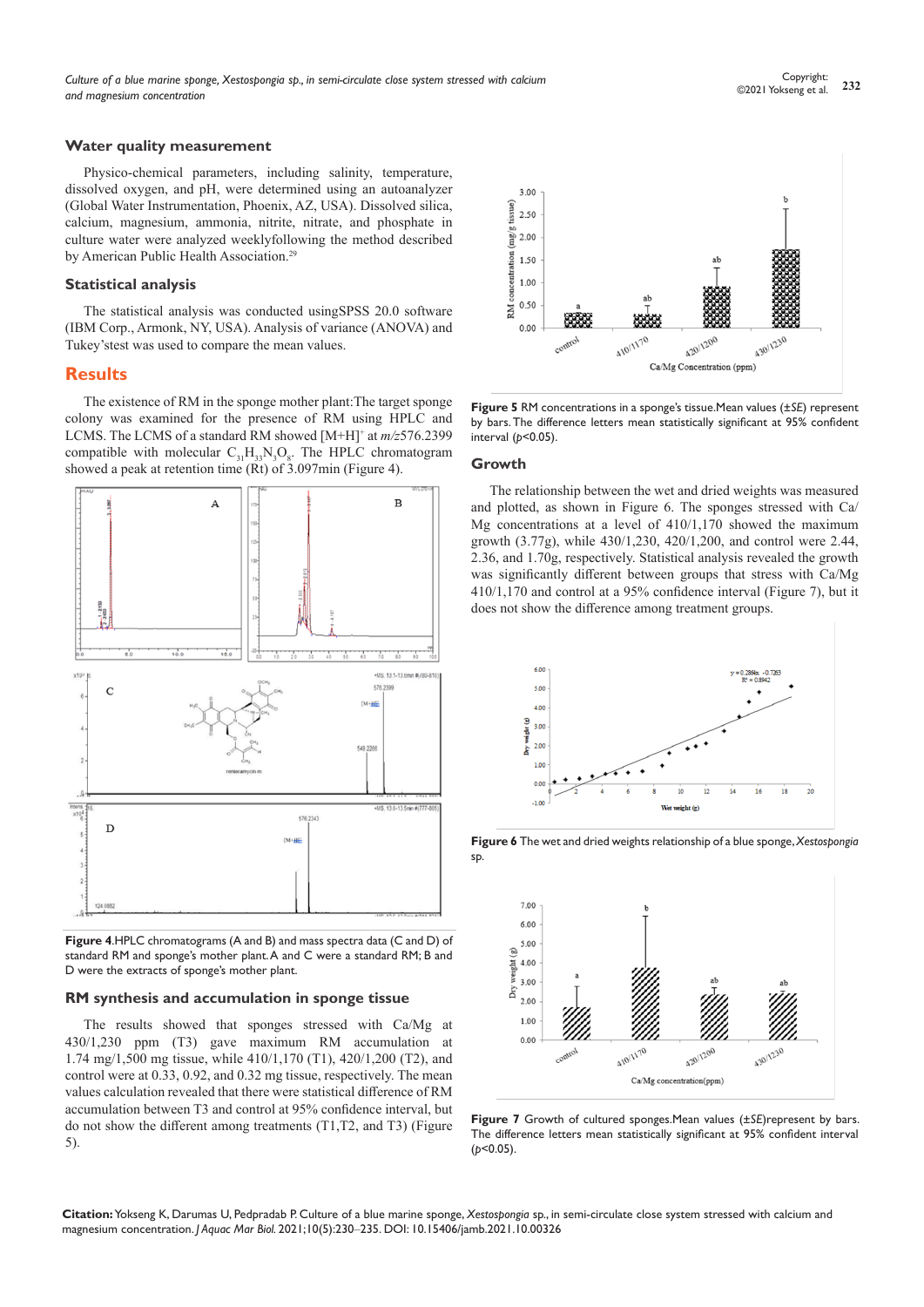## **Water quality**

Measured water quality was not statistically different at the 95% confidence interval.The exceptions were light intensity, dissolved silicate, calcium, and dissolved magnesium, whichshowed statistical differences at the 95% confidence interval (Table 1).The mean value of light intensity in all experiment units was 993.81±0.17 lux. There wasno differencebetween the control group and the third treatment (Ca/Mg, 430/1,230).However,both of those valuesdifferedfrom the firsttreatment (Ca/Mg at 410/1,170). Throughout the experiment period, the dissolved silicate concentration variedby 0.48±0.08mg/L, whilethe control group and the first treatment (Ca/Mg at 410/1,170) differed.Calcium concentrationsin all treatments showed statistical differences.Onlythe T3 showed a difference in control values.For dissolved magnesium, the values were divided into two different groups the first being  $1,175.72 \pm 6.55$  and  $1,197.14 \pm 2.48$ , and the second being 1,132.86 ± 9.90 and1,152.86±11.33.99.

## **Discussion**

## **The presence of the mother plant sponge**

The HPLC chromatogram of a standard RM showed the Rt peak at 3.097min(Figure 4). However, the mother colony showed the Rt peak at 2.847min (Figure 3. B),representing a signal delay of 0.250 min because of impurity noise.Furthermore, the present of RM was confirmed by LCMS/MSspectral data that revealed the *m/z* 576.2343.

## **RM accumulation in a blue sponge's tissue**

The synthesis of secondary metabolites in marine sponges is generally stimulated by defense and environmental stress processes.10,12 Due to the body structure of sponges, they are the habitat of many associated microorganisms, thus some secondary metabolites are produced by these associated microorganisms. Renieramycins contained in the tissue of a blue *Xestospongia* sponge were also found in another sponge. It was found in a *Haliclona* sponge and was reported to be produced by a non-culturable symbiotic microorganism, *CandidatusEndo haliclona reniera mycinifaciens*, 30 suggesting that renieramycins in a blue Xestospongia sponge might be produced by a similar associated microorganism. However, ionic stress can occur in both the host and associated microorganisms. In our case, RM accumulation in a blue *Xestospongia* sponge was associated with ionic stress. Calcium and magnesium were added at higher concentrations than that of the ambient environment; hence the ionic balance of the sponge and its associated microorganisms was interrupted, resulting in a stressful condition. To maintain the ionic balance, the secondary metabolite was produced and accumulated in their cells.31This revealed by high RM accumulation in the sponge tissue when stimulated with a higher Ca/Mg concentration as illustrated in Figure 5.

## **Growth performance**

On a cellular level, the sponge's growth is regulated by certain metabolic factors through cell division, membrane transport, enzyme activity, and cell aggregation, all of which involve divalent ionic molecules such as calcium or magnesium ions.<sup>32</sup> In stimulus-response cell aggregation,calcium ions play an essential role as intracellular messengers, while magnesium ions are primarily involved in membrane transport.22 Calcium ions appear to function more in sponge metabolism than magnesium.<sup>33</sup> Based on our measurements, the highest growth occurred when supplementing with a Ca/Mg concentration of 410/1,170ppm. At other levels (370/1,170; 420/1,200 and 130/1,230), the increase did not result in different values (Figure 7),however there was no statistical difference among the group of Ca/Mg supplementation, but differ to control group (no calcium and magnesium were added). This variance indicated that the blue *Xestospongia* sponge's growth needs to supplement with calcium and magnesium on some optimum ranges depend upon the ionic starvation in cultured water. Based on the results, Ca/Mg was vital to the growth of marine sponges. This was the case for *Ephydatiafluviatilis*, which was cultured in laboratory conditions under varying concentrations of calcium and salinity. The results suggested that the sponge's growth rate increased relative to calcium concentration, but the growth rate decreased with increasing salinity. In our experimental system, salinity was controlled at a constant value 32.64-34.67mg/L (Table 1). Other toxic substances in water such ammonia and nitrite were under control. Therefore, those factors would not have affected the growth of the blue sponge, excepting Ca/Mg concentration. The contraction of the oscula membrane in marine sponges stopped when either calcium or magnesium was omitted.<sup>31</sup> These contractions involve water movement and feed transportation, further captured by choanocyte cells in the mesohyl layer. Therefore, higher calcium ion concentrations should increase feed capturing. However, this experiment found that excessively high Ca/Mg concentration resulted in decreased sponge growth (T3), because the oscula membrane was unbalanced and interrupted.<sup>25</sup>In addition, magnesium is the most abundant intracellular divalent ion and plays a central role in many cellular processes. Magnesium has been implicated in the activation of a large number of enzymes, hormonal signaling features, protein synthesis, and cell division<sup>34</sup> These effects may relate to the growth of marine invertebrates, such the blue sponge.Comparing the relative growth to RM synthesis (Figure 8), high levels of RM was recorded in sponge's tissue when exposed to higherCa/Mg concentrations not for growth performance. This data support that the capacity of secondary metabolites accumulation in this blue sponge depending on stress of the sponge and/or theirassociated bacteria.



**Figure 8** Discoloration (bleaching) phenomenon of a blue *Xestospongia* sp.

## **Water quality**

Water qualityvalues in each experimental unit were in the standard seawater range (Table 1) and not statistically different, with the exception offour parameters: light intensity, dissolved silicate, calcium, and dissolve magnesium levels. For light intensity, we installed 195-watt light-emitting diodes (LED)on the laboratory ceiling as a light source.Each experimentalunit (culture container) was exposed to slightly unequal light intensity depending on their position. However, we controlled the light intensity in the range of 993-997 lux according to the requirements of the blue *Xestospongia*  sponge. Light intensity affects the survival and death of sponges. The associated microorganisms in phototrophic sponges capture light energy to synthesize organic molecules that will be further taken up by the host.Less-than-optimum light intensity (<0.8mol photons m−2d−1) affectedtheassociated microorganismsas found in the sponges *Clionaorientalis* and *Carteriospongia foliascen*s; they became discolored (bleached) over 28 days(Pineda *et al*., 2016).35 In the bluesponge,we observed bleaching(Figure 8) when exposed to a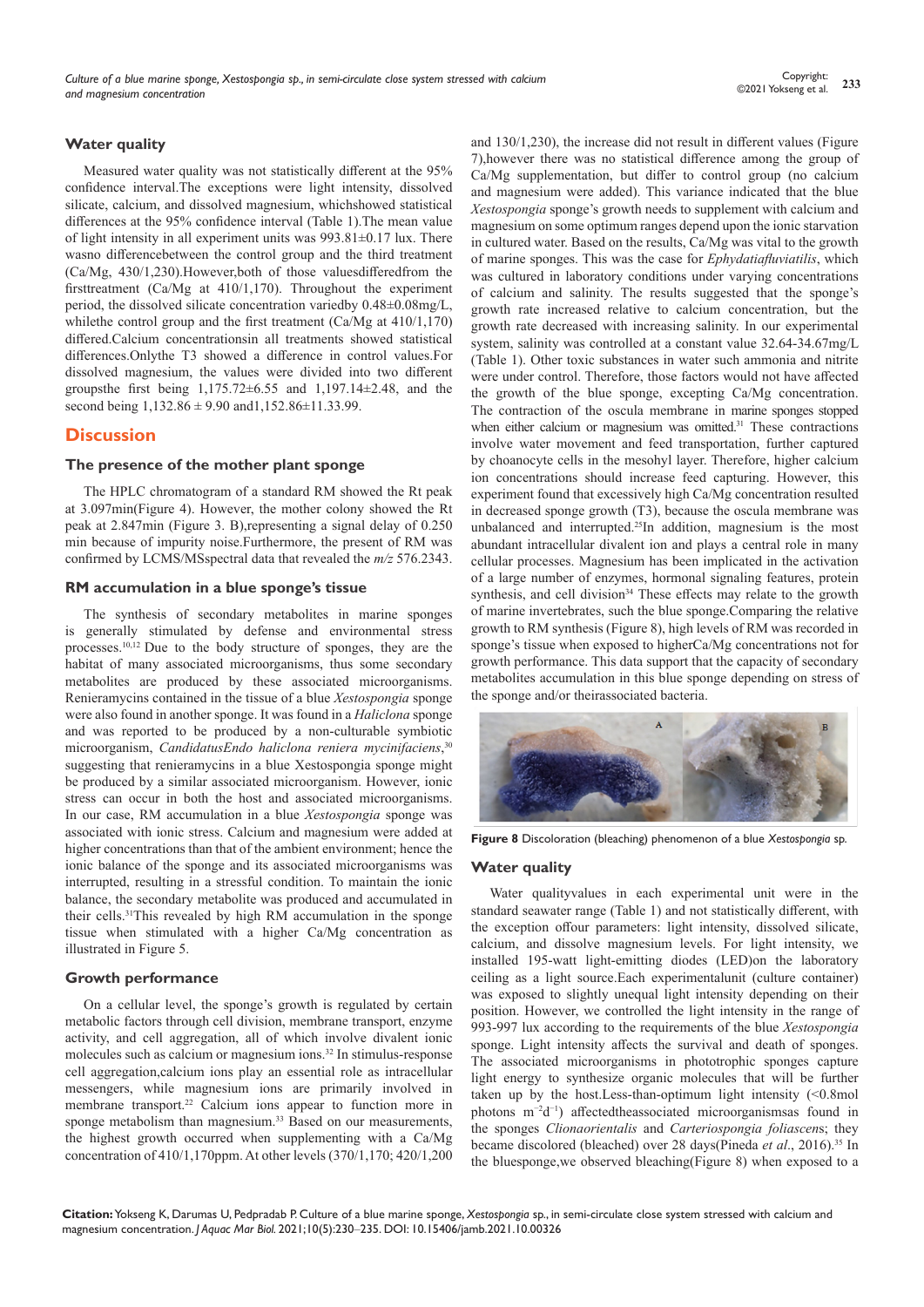light intensity of<900 lux at a temperature <27°C; normally, optimum temperature for growth and RM accumulation in a blue *Xestospongis* sp. was in the range of 26-29 °C.<sup>35</sup> The mean values of dissolved silicate in the control group differedfrom the T1 (Ca/Mg, 410/1,107). The most silicate was uptakeby the sponge in the T1, while uptake for the control group wasthe least.This variation implied thatthe ionic stress stimulated the rate of silicate uptake in the marine sponge *Xestospongia* sp.

In the marine environment, the demand for dissolved silicate (DSi) by sponges varies by species, each with a different DSi saturation point. AhighDSilevel stimulates the sponge, increasing the assimilation rate found in *Haliclonasimulans*, which had a saturation point of about 70µM.36 On the other hand, DSi starvation in seawater caused the assimilation rate to decrease.<sup>37</sup> Therefore long-term cultivation must supply silica in the cultural water. In our experiment, we found that a blue sponge assimilated low levels ofDSi in ambient conditions (control), but higher levels when stressed with Ca/Mg (T1).However, the concentration of Ca/Mg is too high causing the absorption of DSi to be low as shown in treatments 2 and 3 (Table 1). The pattern of dissolved calcium (DCa) was similar to that of dissolved magnesium (DMg).TheDCa values of T1 were lower thanthe controlgroup and other treatments.Absent a report describing the physiology of calcium uptake by marine sponges, we assume that this phenomenon may relate to the stress effect and overdose of Ca/Mg. High Ca concentrationsin the cultured environment (T2 and T3) stressed the sponge,resulting in low assimilation.In contrast,Ca contained in T1 should have been at the optimum levelto stimulate the assimilation of a blue sponge because the concentration in cultured water remained low.Like Calcium, stress also affectedthe assimilation of magnesium (Mg).As revealed in T3, the capacity for uptake was stimulated at low Mg levelsbut decreased when exposedto high Mg concentrations.38,39

|  |  |  |  |  |  |  |  | Table I Mean values of water quality in culture tanks |  |
|--|--|--|--|--|--|--|--|-------------------------------------------------------|--|
|--|--|--|--|--|--|--|--|-------------------------------------------------------|--|

|                      |                      |                     | <b>b-Value</b>       |                     |           |  |
|----------------------|----------------------|---------------------|----------------------|---------------------|-----------|--|
| <b>Water quality</b> | Control              | Ca/Mg               |                      |                     |           |  |
| parameters           |                      | 410/1170 (T1)       | 420/1200 (T2)        | 430/1230 (T3)       |           |  |
| Salinity(ppt)        | $33.87 \pm 0.96a$    | $33.94 \pm 0.03a$   | $33.87 \pm 0.08a$    | $33.82 \pm 0.02a$   | <b>NS</b> |  |
| Temperature(°C)      | $28.33 \pm 0.18a$    | $28.42 \pm 0.29a$   | $28.21 \pm 0.21a$    | $28.20 \pm 0.49a$   | <b>NS</b> |  |
| pН                   | $8.34 \pm 0.01a$     | $8.31 \pm 0.03a$    | $8.32 \pm 0.03a$     | $8.33 \pm 0.03a$    | NS.       |  |
| Light(lux)           | $996.09 \pm 0.83$ b  | $993.81 \pm 0.17a$  | $995.14 \pm 1.43ab$  | $996.67 \pm 0.17$ b | $\ast$    |  |
| Ammonia(mg/L)        | $0.31 \pm 0.04a$     | $0.31 \pm 0.04$ a   | $0.29 \pm 0.00$ a    | $0.29 \pm 0.00a$    | NS.       |  |
| Nitrite(mg/L)        | $0.02 \pm 0.01a$     | $0.03 \pm 0.02a$    | $0.05 \pm 0.03a$     | $0.02 \pm 0.01a$    | NS.       |  |
| Nitrate(mg/L)        | $3.57 \pm 1.79a$     | $6.35 \pm 1.71a$    | $4.76 \pm 1.03a$     | $4.17 \pm 1.03a$    | NS.       |  |
| Phosphate            | $0.02 \pm 0.01a$     | $0.01 \pm 0.00a$    | $0.01 \pm 0.01a$     | $0.02 \pm 0.01a$    | <b>NS</b> |  |
| Silicate(mg/L)       | $0.48 \pm 0.08$      | $0.24 \pm 0.09a$    | $0.34 \pm 0.08$ ab   | $0.34 \pm 0.08$ ab  | $\ast$    |  |
| Carbonate            | $6.52 \pm 0.08a$     | $6.48 \pm 0.08$ a   | $6.52 \pm 0.08a$     | $6.38 \pm 0.08$ a   | NS.       |  |
| DO(mg/L)             | $7.43 \pm 0.29a$     | $7.96 \pm 0.02a$    | $7.90 \pm 0.22a$     | $7.76 \pm 0.21a$    | <b>NS</b> |  |
| Calcium(mg/L)        | $412.38 \pm 2.18$ bc | $391.11 \pm 0.96a$  | $410.85 \pm 0.75$ b  | $415.24 \pm 1.64c$  | $\ast$    |  |
| Magnesium(mg/L)      | $1175.72 \pm 6.55b$  | $1132.86 \pm 9.90a$ | $1152.86 \pm 11.33a$ | $1197.14 \pm 2.48b$ | $\ast$    |  |

*Note*: NS in the same row are not statistical different (p<0.05), a symbol \* is statistical different (p<0.05). Mean value in the same row with different superscripts sucha,b,c are significant different atp<0.05.The acronym "T1-T3" is treatment 1-3, respectively.

# **Conclusions**

This experiment was designed to determine the calcium and magnesium stress on RM synthesis and growth performance of a marine sponge. In the blue *Xestospongia* sponge, Ca/Mg concentrations are involved in growth and RM synthesis.A high level of RM in sponge's tissue was observed when supplemented with higherCa/Mg concentrations, this suggested that the sponge or/ and associated bacteriawere under stress condition causing to induce the RM synthesis. Growth of sponge was response to an optimum Ca/Mg concentration, while the excessive concentrations caused growth decreasing. Water quality in all experimental units were not significant difference exception of four parameters light intensity, dissolved silicate, calcium, and magnesium levels. This finding concluded that an optimum Ca/Mg concentration was necessary to stimulate a blue *Xestospongia* sponge growing, while higher level of Ca/Mg concentration induces sponge or/and associated bacteria to produce RM.

# **Acknowledgements**

#### None.

## **Funding**

None.

# **Conflicts of interest**

The author declares that there are no conflicts of interest.

## **References**

- 1. [Koopmans M, Martens DE, Wijffels RH. Towards commercial](https://pubmed.ncbi.nlm.nih.gov/20098610/)  [production of sponge medicines.](https://pubmed.ncbi.nlm.nih.gov/20098610/) *Marine Drugs*. 2009;7(4):787–802.
- 2. [Ivanisevic J, Thomas OP, Lejeusne C, et al. Metabolic fingerprinting](https://hal.archives-ouvertes.fr/hal-01801749)  [as an indicator of biodiversity: towards understanding inter–specific](https://hal.archives-ouvertes.fr/hal-01801749)  [relationships among Homoscleromorpha sponges.](https://hal.archives-ouvertes.fr/hal-01801749) *Metabolomics*. [2011;7\(2\):289–304.](https://hal.archives-ouvertes.fr/hal-01801749)
- 3. [Caralt SD, Bry D, Bontemps N, et al. Sources of secondarymetabolite](https://pubmed.ncbi.nlm.nih.gov/23429282/)  [variation in Dysideaavara\(Porifera: Demospongiae\): the importance of](https://pubmed.ncbi.nlm.nih.gov/23429282/)  [having good neighbors.](https://pubmed.ncbi.nlm.nih.gov/23429282/) *Marine Drugs*. 2013;11(2):489–503.
- 4. [Nunes N, Ambler G, Foo X et al. Use of IOTA simple rules for](https://pubmed.ncbi.nlm.nih.gov/24920435/)  [diagnosis of ovarian cancer: meta–analysis. Ultrasound Obstet Gynecol.](https://pubmed.ncbi.nlm.nih.gov/24920435/)  [2014;44\(5\):503–514.](https://pubmed.ncbi.nlm.nih.gov/24920435/)
- 5. [Isah H, Yusuf H, Moki EC et al. Quantitative phytochemical and in](https://gjournals.org/GJMS/Publication/2019/July/HTML/110619199%20Isah%20et%20al.htm)  [vitro antimicrobial activity of aqueous leaves extract of blue pussy](https://gjournals.org/GJMS/Publication/2019/July/HTML/110619199%20Isah%20et%20al.htm)  leaf (*NelsoniaCanescens*[\) \(Lam.\) Spreng Greener.](https://gjournals.org/GJMS/Publication/2019/July/HTML/110619199%20Isah%20et%20al.htm) *Journal of Medical Sciences*[. 2019;9\(2\):40–45.](https://gjournals.org/GJMS/Publication/2019/July/HTML/110619199%20Isah%20et%20al.htm)
- 6. Ahuja I, Kissen R, Bones AM. Phytoalexins in defense against Pathogens.*Trends in Plant Science*. 2012;17(2):73–90.

**Citation:** Yokseng K, Darumas U, Pedpradab P. Culture of a blue marine sponge, *Xestospongia* sp., in semi-circulate close system stressed with calcium and magnesium concentration. *J Aquac Mar Biol.* 2021;10(5):230‒235. DOI: [10.15406/jamb.2021.10.00326](https://doi.org/10.15406/jamb.2021.10.00326)